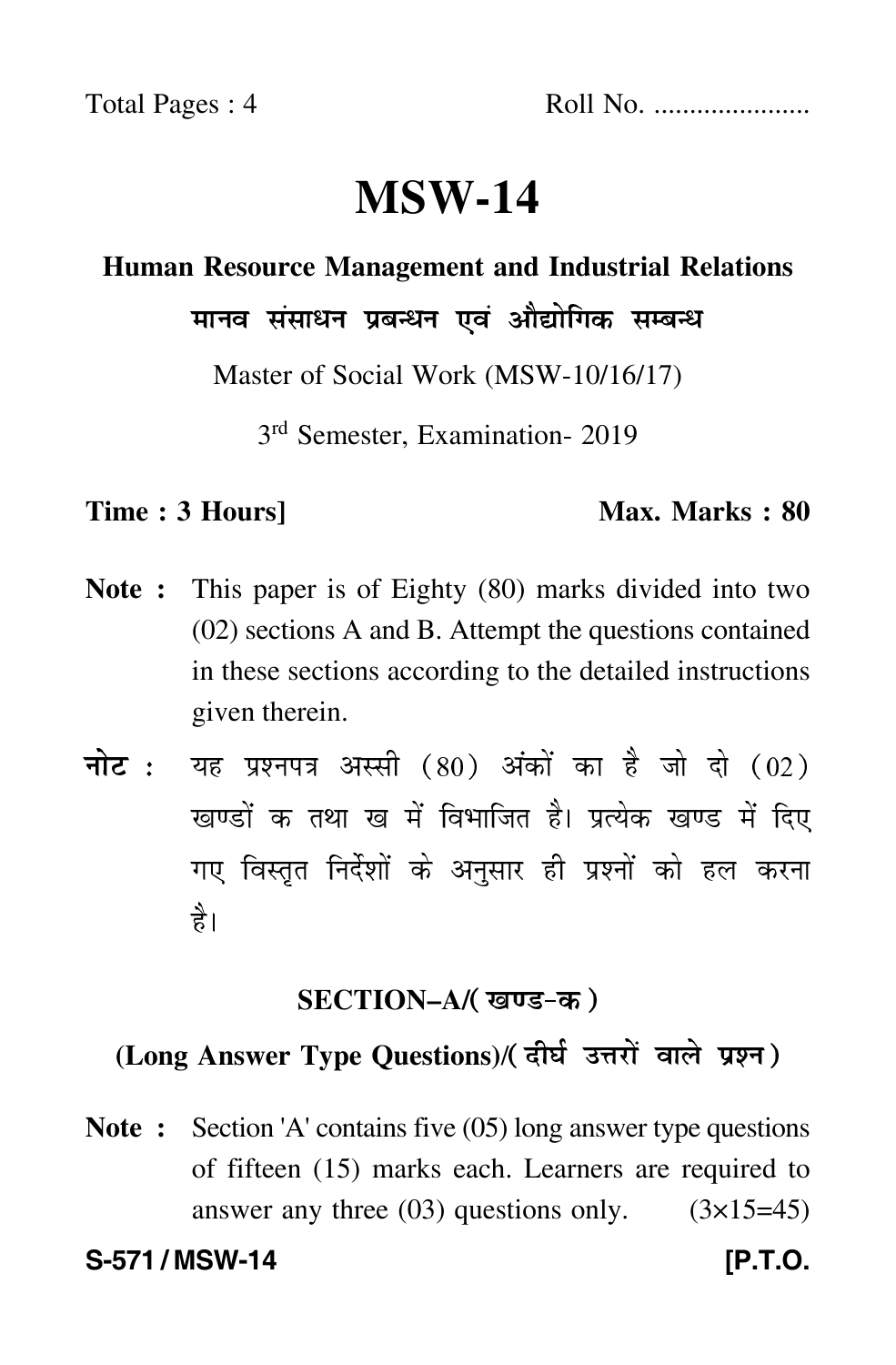- नोट : खण्ड 'क' में पाँच (05) दीर्घ उत्तरों वाले प्रश्न दिये गये हैं, प्रत्येक प्रश्न के लिए पन्द्रह (15) अंक निर्धारित हैं। शिक्षार्थियों को इनमें से केवल तीन प्रश्नों के उत्तर देना हैं।
- 1. What are the future challenges before Human Resource managers?

मानव संसाधन प्रबन्धक की भविष्य की चुनौतियाँ क्या है?

- What is the process of recruitment? Discuss the different  $2.$ types of selection tests. चयन की प्रक्रिया क्या है? चयन परीक्षा के विभिन्न प्रकारों की चर्चा कीजिए।
- Discuss the process of performance appraisal. 3. निष्पादन मूल्यांकन की प्रक्रिया क्या है?
- What do you mean by Industrial Dispute ? Discuss the main  $\mathbf{4}$ . causes of Industrial Dispute. औद्योगिक विवाद से आपका क्या अभिप्राय है? औद्योगिक विवाद के मुख्य कारणों की चर्चा कीजिए।
- 5. What are the characteristic features of collective bargaining? सामहिक सौदेबाजी की विशेषता क्या है?

S-571/MSW-14  $[2]$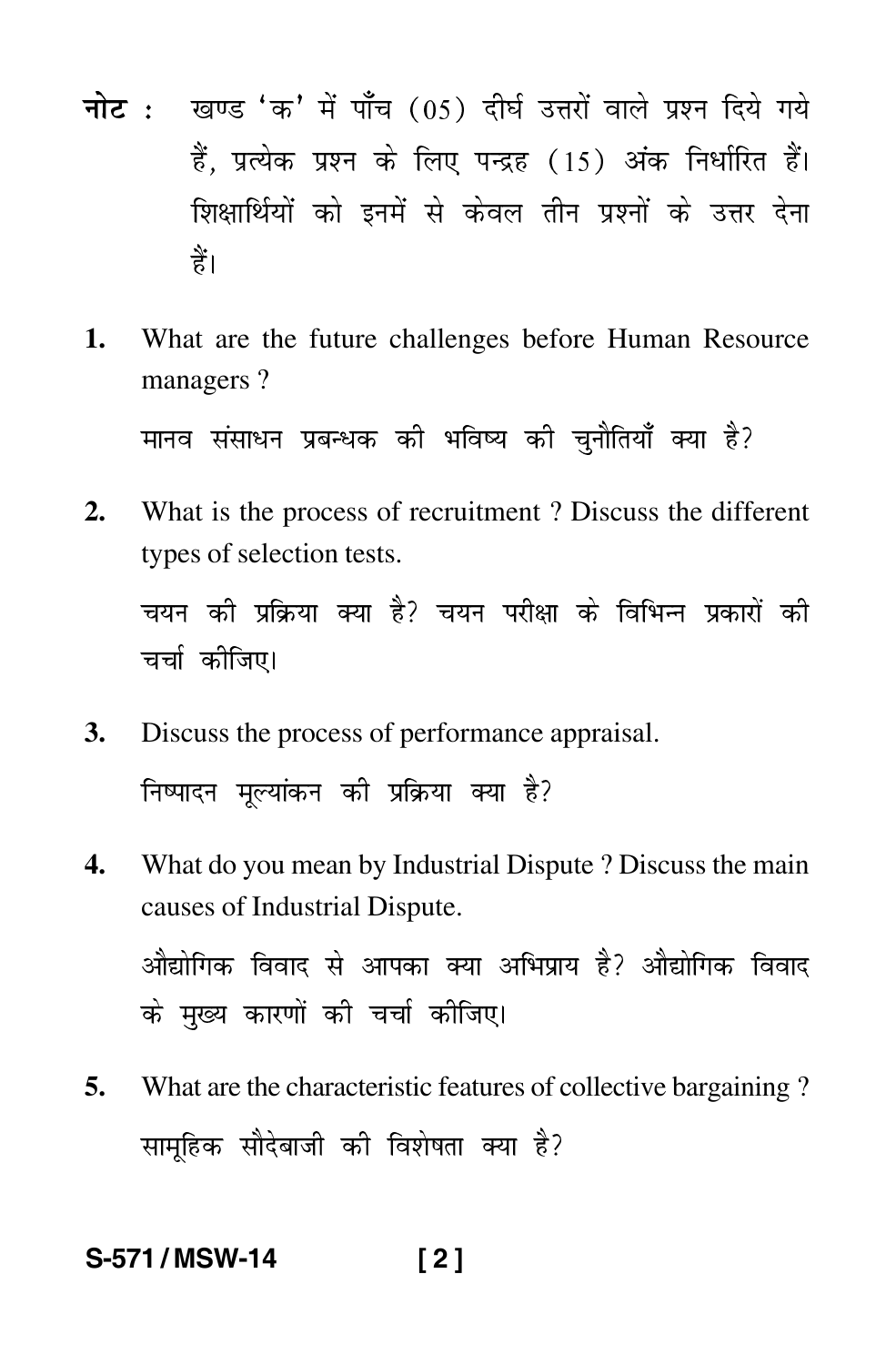# SECTION–B/( खण्ड-ख )

# (Short Answer Type Questions)/(लघु उत्तरों वाले प्रश्न)

- **Note :** Section 'B' contains eight (08) short answer type questions of seven (07) marks each. Learners are required to answer any five (05) questions only.
- <mark>नोट</mark> : खण्ड 'ख' में आठ (08) लघु उत्तरों वाले प्रश्न दिये गये हैं, प्रत्येक प्रश्न के लिए सात (07) अंक निर्धारित हैं। शिक्षार्थियों को इनमें से केवल पाँच (05) प्रश्नों के उत्तर देने हैं।
- **1.** What is Human Resource Management ? मानव संसाधन प्रबन्ध क्या है?
- **2.** Discuss the Industrial relations system. औद्योगिक सम्बन्ध प्रणाली की चर्चा करें। -
- **3.** What are the main objective of Industrial relations system? औद्योगिक सम्बन्ध प्रणाली के मुख्य उद्देश्य क्या है? -
- **4.** Explain Collective Bargaining Agreement. सामूहिक सौदेबाजी सहमति की व्याख्या करें।
- **5.** What is Compensation ? क्षतिपूर्ति क्या है?
- **S-571 / MSW-14 [ 3 ] [P.T.O.**

 $(5 \times 7 = 35)$